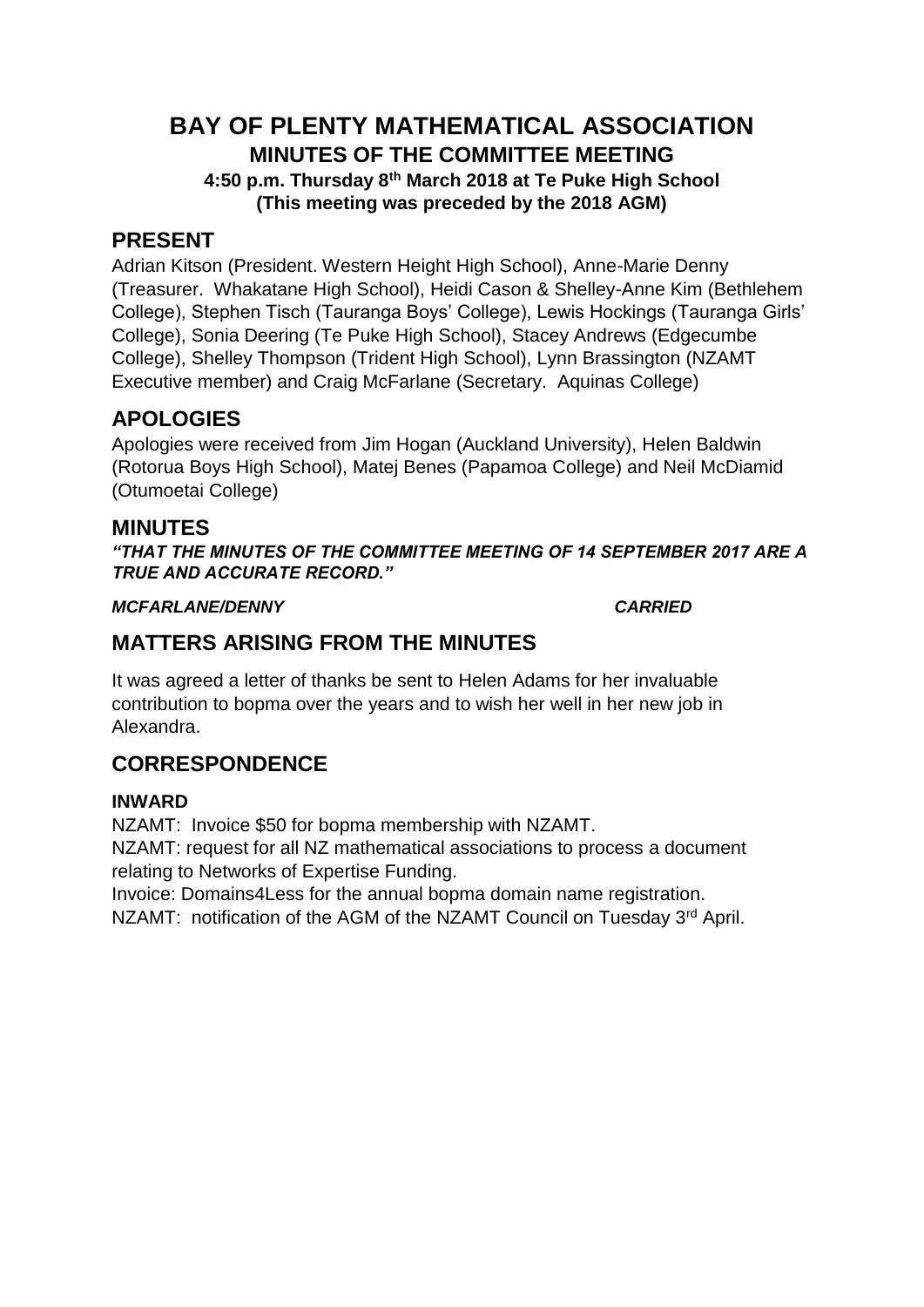To NZAMT: President (voting rights) and Secretary (observer) to attend the AGM.

#### *"THAT BOPMA WILL REIMBURSE THE PRESIDENT FOR EXPENSES INCURRED IN ATTENDING THE AGM OF THE NZAMT COUNCIL IN APRIL" HOCKINGS/DEERING CARRIED*

## **FINANCE**

**OUTWARD**

Current account: \$5675.72 Savings: in excess of \$6000

*"THAT THE FINANCIAL REPORT BE RECEIVED"*

*DENNY/DEERING CARRIED*

# **GENERAL BUSINESS**

**Term 3: Next committee meeting:** It was agreed this be held on Thursday 6<sup>th</sup> September at Te Puke High School. The reason for bringing the date forward from the traditional date of the third Thursday in September is the Secretary will be unavailable at that time. The venue was changed from Papamoa College to Te Puke High School in order to save travel time and distance for those from Rotorua and the Eastern Bay of Plenty.

**Mini Conference review**: It was agreed the 2017 Mini Conference at Trident High School was a successful event. Tracey Webster and her team are to be congratulated. The Treasurer noted the event was relatively inexpensive when compared with previous conferences.

**2018: MathsMind**: Friday 24th September in Rotorua. Lara Cordonni (JPC) and Adrian Kitson (WHHS) are organising the event which is planned to take place at Rotorua Girls' High School on Tuesday 21st August. It is understood there will be no fee this time. Adrian to be the MC.

After advertising for question-setters and checkers very few volunteers offered their services. It is acknowledged teachers are now under far more pressures than their counterparts in years gone by.

Adrian offered to donate a new shield for the year 9 competition. The current shield has no more room for miniature metal shields.

Casio has generously donated calculators as prizes to winning teams. Most, or all, students have calculators in this modern age and there was discussion about alternative prizes.

It was agreed the Year 10 event precede the Year 9 event. Year 9s are then able to watch and learn how the competition is run.